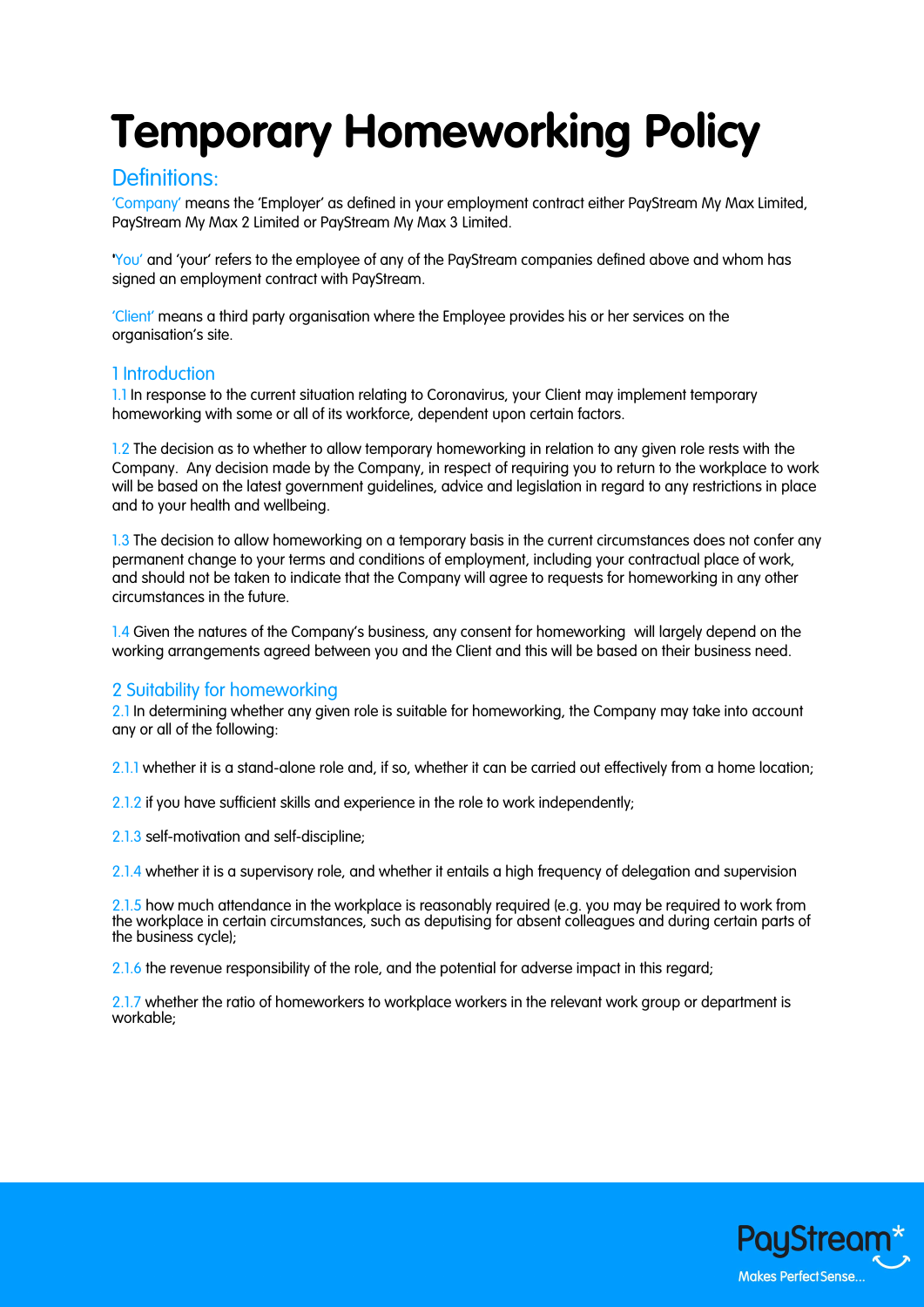2.1.8 whether the role can be carried out at home from a physical point of view, e.g. whether sufficient workspace and a suitable work environment can be provided at home and that there is a decent internet connection.

2.1.9 whether colleagues' work flow will need to change to accommodate the role being carried out from home;

2.1.10 whether the main functions of the role can be carried out from home from a logistical point of view, particularly in relation to administrative support roles;

2.1.11 whether the prospective homeworker can take reasonable steps to ensure security of Company equipment in his or her home;

2.1.12 whether the prospective homeworker can guarantee confidentiality of information at home.

2.2 The Company may, at our discretion, make an agreement to homeworking arrangements conditional upon successful completion of a specified trial period.

#### 2.3 Hours of work

Your contractual obligations, including your core working hours, continue to apply. Any changes would need to be agreed between you and the Company. The Company may liaise with the Agency and/or Client also, prior to agreeing to any change.

#### 2.4 Workplace attendance by designated homeworkers

In some circumstances you will be required to attend, or work from, the workplace from time to time for the purposes of attending meetings or briefings at the Agency's and/or Client's request. In addition, you may be required, on reasonable notice being given to you by the Agency / Client, to work from the workplace during key points of a business cycle, to deputise for absent colleagues or in other relevant circumstances. Attendance at the workplace may be required at any time at the Company's discretion provided reasonable notice is given.

#### 3 Equipment

The Company, Agency and/or Client may have already loaned you things you will need to do your job from home. This may for example include computers, monitors, chairs and printers.

3.1 You must take good care of anything that is loaned to you and you must return it when requested to do so.

3.2 You must not use the equipment that has been provided to you for personal or family use.

#### 4 Health and Safety

At this current time we are unable to conduct any risk assessments in your home.

4.1 As owner/occupier of your home, you remain responsible for ensuring:

4.1.1 the safety of any visitors (where permitted) to the premises, as well as any other family members, particularly children; and

4.1.2 that the general fabric of the home and its fixtures and fittings, including in any area in which you work, are maintained in a safe and functional state for performance of work there; e.g. electrical sockets and other parts of a your domestic electric system are your responsibility.